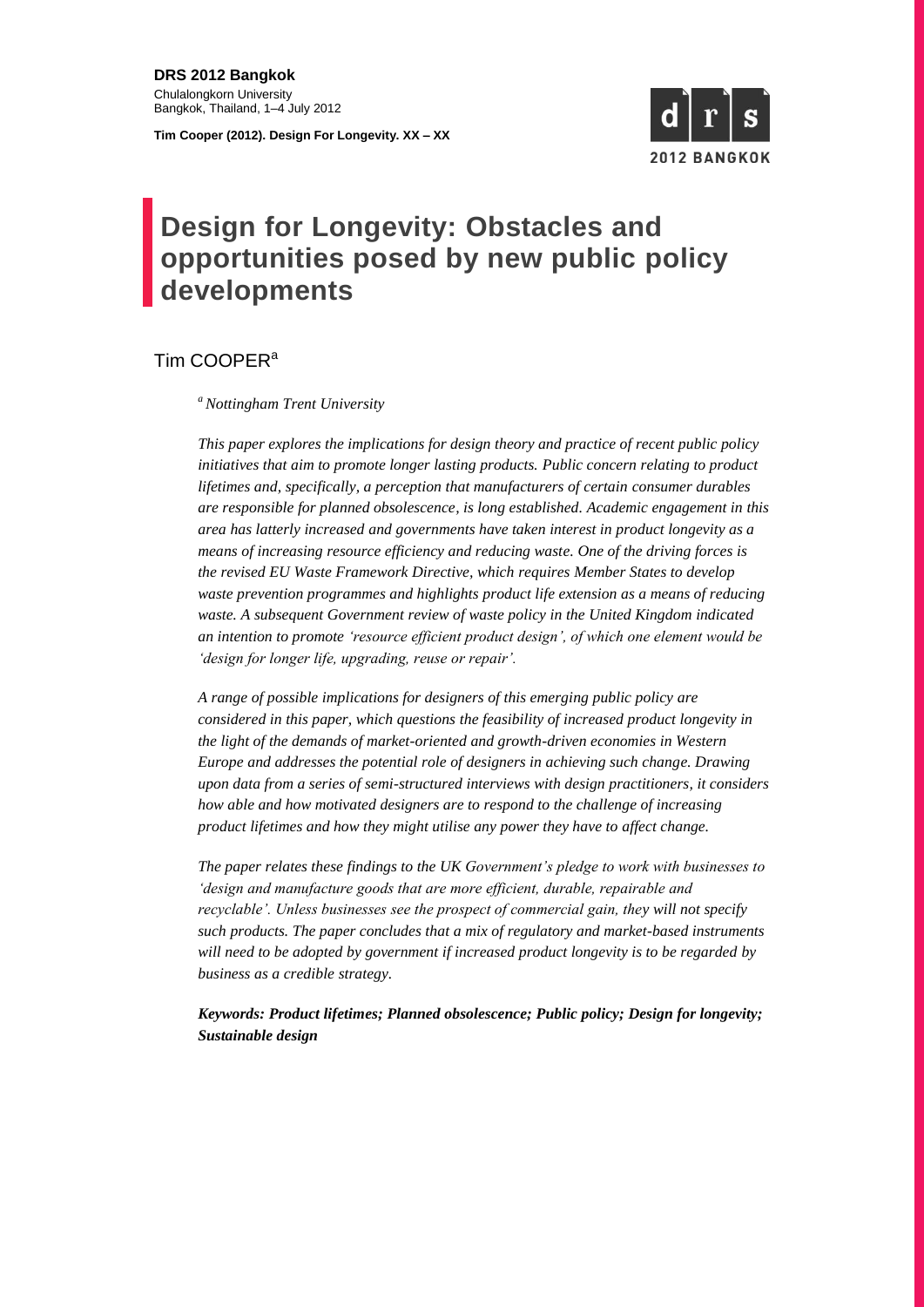# **Obsolescence and longevity**

This paper explores the implications for design theory and practice of recent public policy initiatives in the United Kingdom that aim to promote longer lasting products by presenting the findings of a recent preliminary study of designers' attitudes to product lifetimes.

There has long been public concern relating to product longevity; specifically, a perception that manufacturers of certain consumer durables are responsible for planned obsolescence and an objection to the waste generated by short-lived goods (Packard, 1963, Slade, 2006). An attempt to revive debate on the topic in the early 1990s (Cooper, 1994) attracted considerable media publicity but did not lead to any notable change in public policy (Cooper, 2010). Recently, however, academics across several disciplines have explored various aspects of product longevity (e.g. Cooper, 2010; Gregson and Crewe, 2003; Mugge et al., 2010; Murakami et al., 2010; Oguchi et al., 2010) and the British Government has begun to take an interest in product longevity as a means of increasing resource efficiency and reducing waste (Defra, 2011a; ERM, 2011).

# **Explaining recent interest**

Public policy has rarely addressed product longevity explicitly, and historically when it has done so the context has most often been an economic recession rather than concern about waste and the other negative outcomes of a throwaway culture.

Thus when America faced a recession in the 1920s investment banker Paul Mazur noted how 'if what had filled the consumer market yesterday could only be made obsolete today ... that whole market would be again available tomorrow' (Slade 2006:60), while a tract in 1932 proposed that the Government should impose maximum product life-spans in times of widespread unemployment, at which point 'people would turn in their used and obsolete goods to certain government agencies' (Slade, 2006:75). Meanwhile designers Roy Sheldon and Egmont Arens were promoting what they termed 'obsoletism' as a 'device for stimulating consumption' (Slade, 2006:66).

While there is no record of governments actually imposing maximum life-spans, in more recent years several have adopted an alternative means to achieve the same end: offering financial incentives to consumers who trade-in energy-using products such as vehicles, refrigeration equipment or boilers over a certain age. These 'scrappage schemes' were introduced in the USA and many European countries during the global recession that began in 2008, most notably for cars. An earlier scheme operated in the UK from 1996-2002 for inefficient fridges (Cooper, 2010).

Such scrappage schemes have been motivated in part by a desire to stimulate economies at a time of recession but also, to one degree or another, by the need to reduce greenhouse gas emissions arising from excessive energy use (Van Wee et al., 2011). At the same time, the United Nations Environment Programme and European Union, mindful of problems caused by excessive waste and the contribution of embedded carbon in products to greenhouse gas emissions, have considered the potential for waste prevention through a more efficient use of resources, including increased product longevity

One of the outcomes has been the European Union's revisions to the Waste Framework Directive (2008/98/EC), which introduced a requirement for Member States to develop waste prevention programmes and refers to product life extension as a means of reducing waste. Another is the Ecodesign Directive (2009/125/EC), which provides a framework within which compulsory design requirements may be set, the parameters of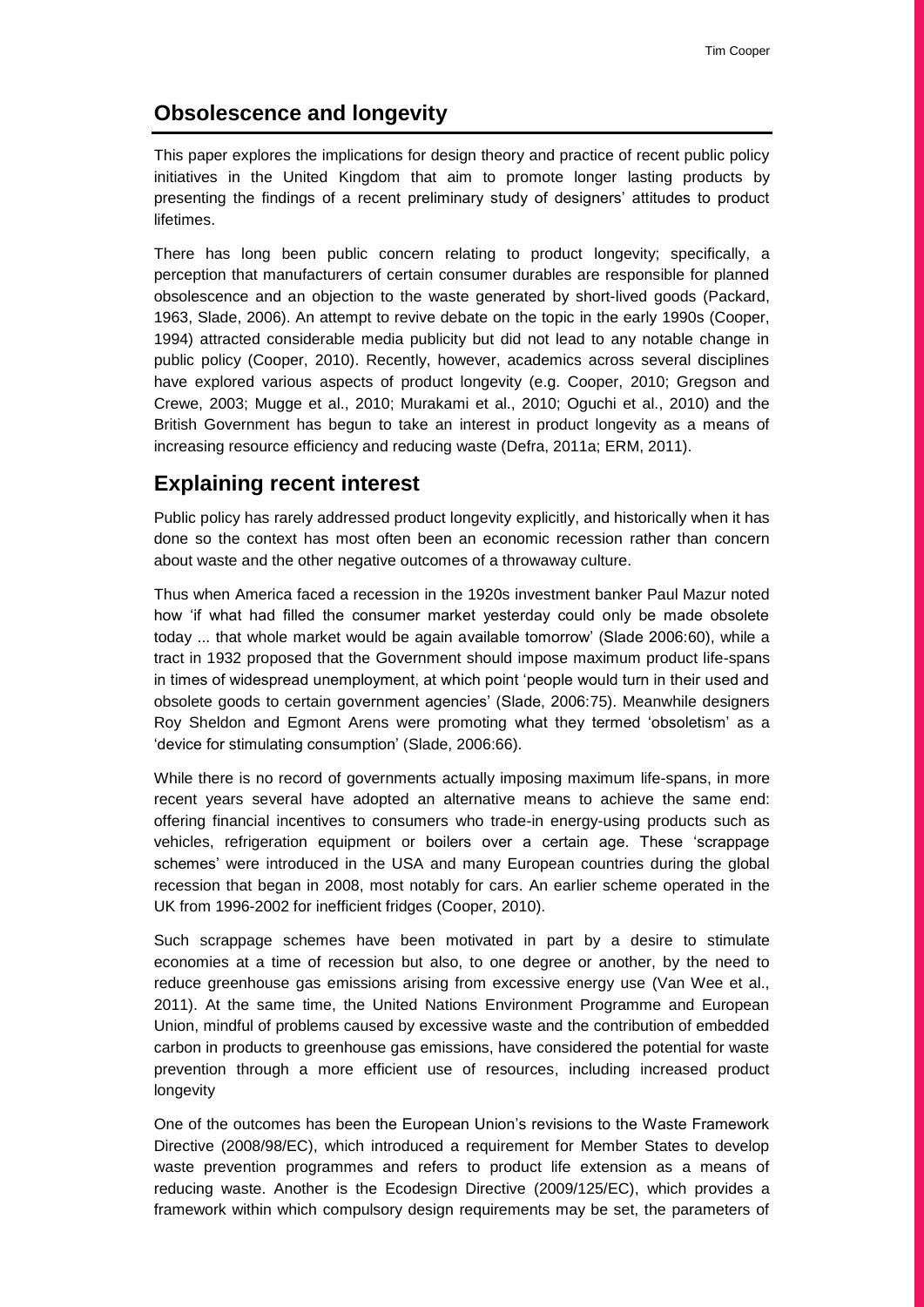which include 'extension of lifetime as expressed through: minimum guaranteed lifetime, minimum time for availability of spare parts, modularity, upgradeability, reparability.'

In Britain, the Department for Environment, Food and Rural Affairs (Defra) responded by commissioning a research study on product lifetimes (Defra 2011b, 2011c; ERM, 2011) and, in a review of waste policy (Defra, 2011a), proposing several initiatives aimed at increasing product longevity. The review put waste reduction in the context of a resource efficiency programme and indicated that the Government intended promoting 'resource efficient product design' (para 40), of which one element would be 'design for longer life, upgrading, reuse or repair' (para 65).

# **Design and product longevity**

This paper seeks to explore some implications for designers of this emerging public policy and the potential role of designers in contributing to the proposed shift towards longer lasting products. First, it briefly reviews the historic debate on product longevity among designers, from the contribution of Victor Papanek to more recent interest promoted by the Dutch design network Eternally Yours and the UK-based Network on Product Life-spans.

A debate on planned obsolescence began to grow in America over 50 years ago, initially emerging within the business community but later stirred by the popular writings of Vance Packard (1963). The initial reaction of designers reflected prevalent cultural norms in industry. Indeed, it was Brooks Stevens, co-founder of the Industrial Design Society of America, who, in a talk in 1954 on the mission of the industrial designer, created a popular definition of the concept of planned obsolescence: "instilling in the buyer the desire to own something a little newer, a little better, a little sooner than is necessary" (Cooper, 2010). Not surprisingly, his implicit support for the validity of design as a marketing ploy fuelled much debate.

As the modern environmental movement emerged, a few designers, most notably Victor Papanek (1972), argued that the design community should accept a greater degree of social responsibility, although many years were to pass before such thinking entered the mainstream. Initially it emerged as eco-design, alternatively termed green design (Burall, 1991; Mackenzie, 1991) or design for environment (Fiksel, 1996). At this stage product longevity was not given a high profile, as engagement by the design community in the debate on sustainable development largely arose as a result of legislative threats in areas such as energy efficiency and recyclability. Following the 1992 Earth Summit, however, which did much to legitimize interest in sustainability to government and industry, economic and social perspectives were incorporated into the concept, which evolved and consolidated into 'sustainable design', and as a quest for 'greener' products gathered momentum, life cycle thinking became pivotal (Heiskanen, 2002).

This paved the way for a new wave of young designers to explore the durability of goods and the potential for product life extension (Chapman, 2005; Mugge et al., 2005; Park, 2003; Van Nes and Cramer, 2005, 2006) and the development of guidelines for product lifetime optimisation as part of design for environmental sustainability (Vezzoli and Manzini, 2008). Two international multidisciplinary initiatives were created to promote understanding of the topic, the Dutch design network Eternally Yours (Van Hinte, 1997, 2004) and the UK-based Network on Product Life-spans (Cooper, 2010).

# **Methodology**

In order to explore the level of awareness among designers of the challenge posed by inadequate product lifetimes and their perceived ability as practitioners to respond and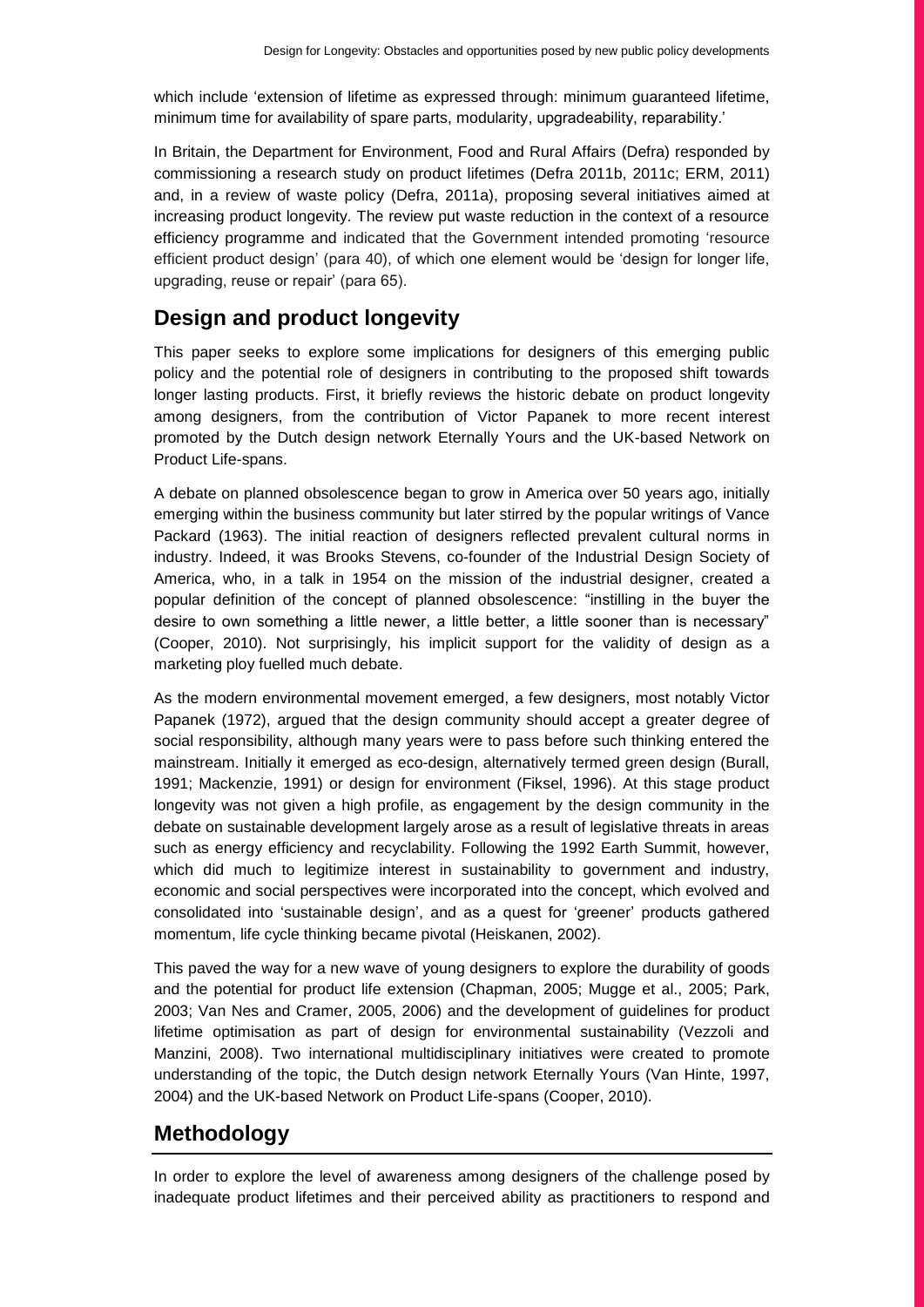contribute to the necessary change, data was collected through a series of semistructured interviews.

The semi-structured interview was considered an appropriate method as it allows the degree of flexibility necessary in a relatively novel field of research. In-depth interviews were undertaken by telephone and recorded for subsequent transcription. On average, the interviews lasted 30 minutes.

The sample comprised twelve designers working for companies with whom Nottingham Trent University has established links as a result of their offering placements to undergraduate students or participation in its Future Factory project (which provides support to local companies). The interviewees were all qualified designers and most worked in design consultancies, although one worked in a retailer's buying department. A satisfactory gender balance was achieved and, with one exception, all interviewees were located within the UK. Their clients included retailers and other businesses, in addition to customers through direct sales, and a range of product sectors were represented, including furniture, lighting, home accessories and electronics.

The interview schedule was constructed around four areas of interest:

- The extent to which the designer was concerned about the environment and whether any such concern affected their output
- Awareness of the designer of the various factors that determine product lifespans and any experience of planned obsolescence
- The extent to which the designer felt able to influence the life-span of products and, specifically, to encourage consumers to keep them for longer
- The designer's opinion on the likelihood of a trend towards longer product lifetimes and whether this would require some form of Government support.

Following the interviews the transcripts were coded and analysed in order to interpret the data and identify key themes, using established techniques (Bryman, 2001).

# **Key Findings**

#### **Consumer attitudes and behaviour**

Designers expressed a wide range of views relating to consumers as purchasers and users of products and the implications for product lifetimes. Several noted how attitudes had changed over time; for example, some suggested that the practice of handing products down between generations had become less common. Reference was also made to a lowering of consumers' expectations of product lifetimes.

One positive theme that emerged was the degree to which clients conveyed an understanding of design and their level of engagement with products. Several designers said that they believed awareness of design has risen in recent years and that purchasers were increasingly design-conscious. Such appreciation, it was suggested, might lead to increased demand for higher quality and longer lasting products and a willingness to invest in these. That said, a need to cultivate awareness of products was also considered necessary, specifically an ability to consider the whole product life cycle: understanding the nature of trees and forests in the case of furniture and, for leather goods, the animals from which leather is derived. References were made to increased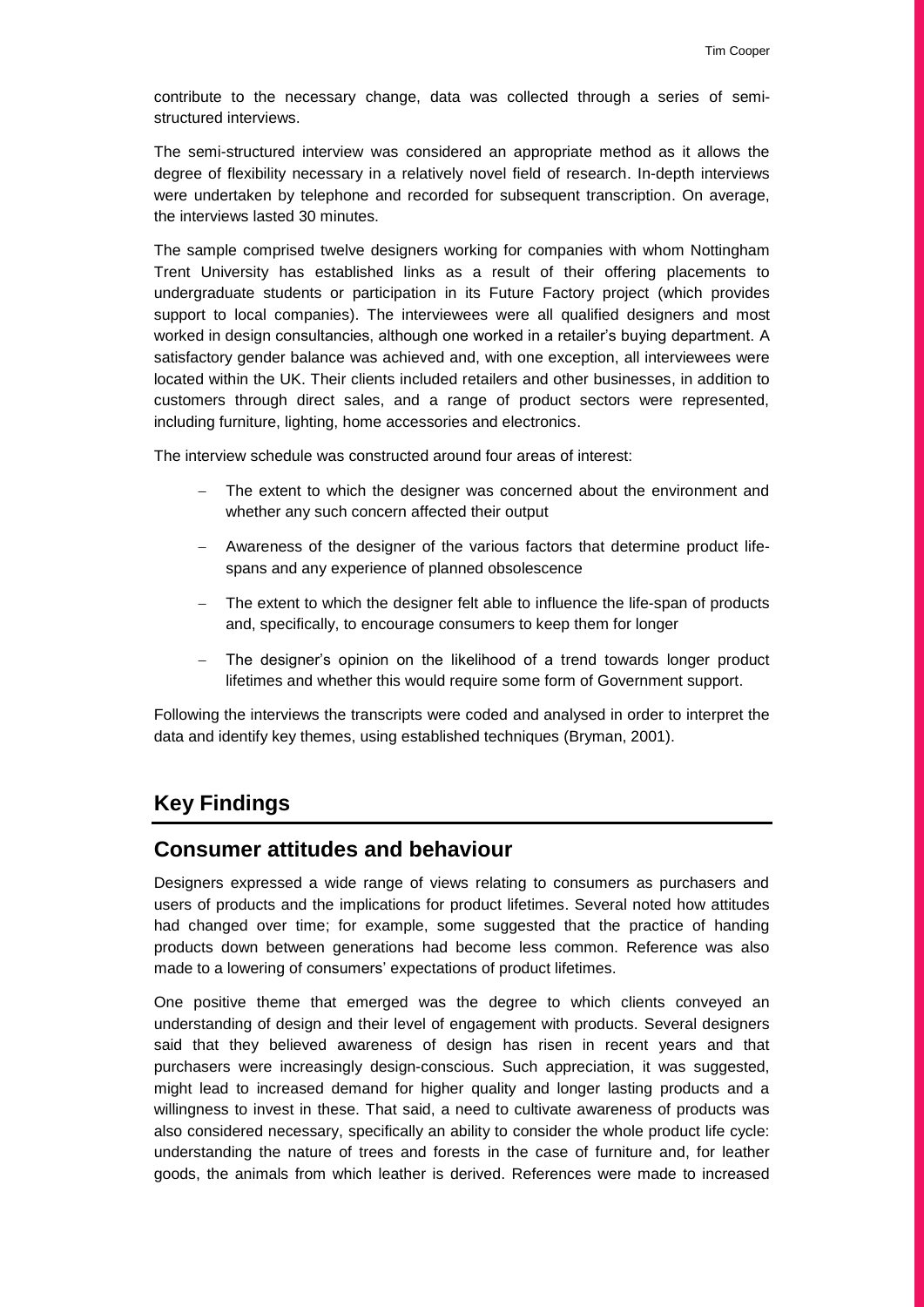understanding of sustainability, particularly among the young, although some designers indicated that clients were uninterested.

Designers' impressions of consumer interest in product design were certainly not all positive. For example, one referred to 'ill-informed' purchasers who either did not know or did not care about product quality. An example given was of people buying chairs without first sitting on them to test them for comfort and quality. Another designer referred to 'increasingly frivolous' attitudes. People did not only want the newest version of electronic products or to periodically update their home accessories, but regularly changed products such as items of furniture that were once regarded as long term investments. Several designers suggested that it was not possible to stop people wanting the latest fashion or newest technology.

Designers referred to attitudes not only affecting the purchasing process but the care with which goods were subsequently used. The quality of care might exert a considerable influence on an item's life-span, as when furniture was mistreated. Several designers argued that the care with which products were used would be affected by their value. If products were cheap, owners might make no emotional connection with them, whereas luxury items would be more carefully maintained.

Overall, designers conveyed a belief that society would inevitably be divided between people who valued design quality and were willing and able to pay for this and others who favoured cheapness. This meant that there would always be variations in product longevity: a key question would therefore be whether the balance in society between these contrasting attitudes might change.

#### **The influence of the designer**

Designers were asked to consider their personal attitudes to product longevity and the extent to which they felt able to exert an influence on clients.

Most of the designers interviewed expressed an interest in sustainable consumption in general and product longevity in particular, although differences emerged on the extent to which they felt they could personally exert an influence through their work. One noted wryly that definitions of 'lifetime' varied and that a product's lifetime was, in effect, the period until the receipt was lost.

Several designers indicated that they had a deep commitment to addressing the environmental impact of consumption. One described his desire 'to design a timeless piece.' Another spoke of his guilt at not using resources well. Some considered a degree of compromise inevitable and concluded that, if a product was to be short-lived, the designer should at least try to ensure that materials were recoverable.

Some designers had evidently reflected at length on how different approaches to design might influence product life-spans. One spoke of the risk of adopting an 'outspoken design' that would end up as a niche product with a short life cycle. Another pointed to the risk of design being 'too aggressive'. There was, one said, a need to 'tiptoe between the USP (unique selling point) and not scaring off consumers.'

Most of the designers indicated that their direct influence over product lifetimes was limited, the exception to this general rule being the designer-maker. One stated baldly that he had no influence; a product's life-span was up to market forces. Another noted that he could, at least, aim for reliability. It was also suggested that, even leaving aside the user, design was not the only determinant of life-spans: there might be a significant design input but the product might subsequently be poorly made.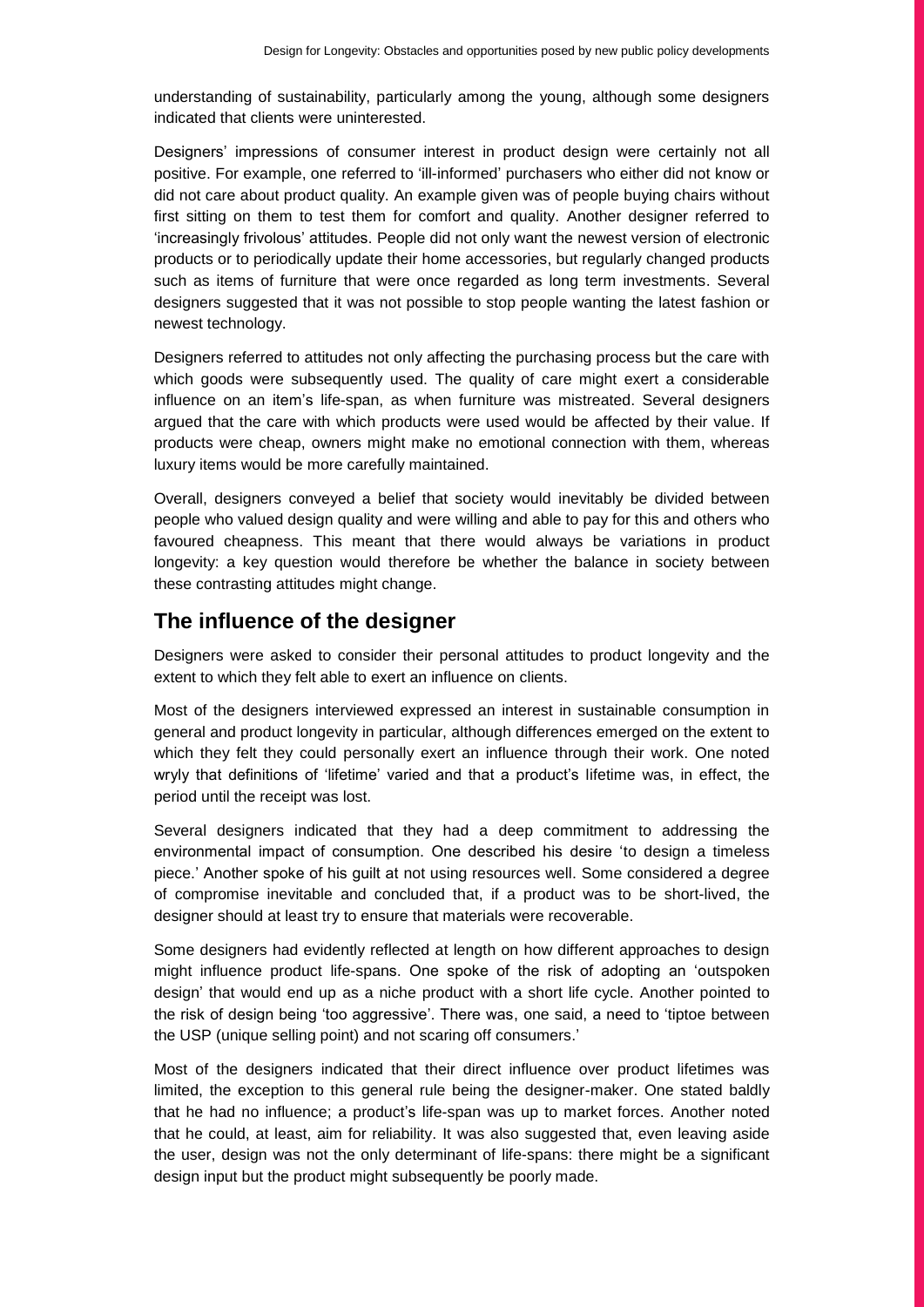Most designers indicated that they generally worked to briefs set by others. They were aware of the market within which they were operating, but it was up to the client to determine the market positioning for products. The client would determine their requirements by, for example, visiting trade fairs and assessing the market. One designer noted that clients might request regular changes to products, for whatever reason, which they would periodically have to redesign.

Designers had to design for the consumer, not themselves, according to one interviewee. That said, another designer indicated that he chose his clients very carefully in order that he could maintain his personal integrity. Others did not share his concern and commitment: one designer, asked about how to encourage consumers not to discard products prematurely, stated that promoting retention was not in a designer's interest.

# **Style and technology**

Two themes to emerge as challenges facing designers with regard to product longevity, depending on the market, were periodical changes in style and fashion and pressure created by technological advance.

In the case of the former, one designer suggested that it is often cheaper products that tend to be fashion-led, although another pointed out that style is crucial in the car industry and few people would want to purchase a new Ford Mondeo in the style of even five years ago. Within the home, it was suggested that people are changing their décor more often and this often leads them to purchase new products. An example given was of people changing fabrics for home furnishings due to a new style emerging rather than as a result of a fault.

For many consumers mere functionality does not suffice. One designer argued that people have a natural desire for change. As an example, another said that in recent years the balance between traditional and modern kitchens that he designed had been completely reversed. On the other hand, it was also suggested that, far from arising out of a 'natural' desire for change, consumer uptake of fashion items was strongly underpinned by magazines and relatively cheap prices.

One designer said that changes in style had a significant impact on the market and were thus problematic. Frequent changes in style might result in lower quality products because manufacturers operate on the assumption that consumers will not want to retain long lasting products that become outmoded.

Companies were defended by one designer as locked into the current system. Manufacturers fear that not regularly changing their products' style will result in reduced sales. They are also influenced by the fact that retailers may only give their products a 'window' for a limited time period because the prevailing retail culture demands cycles of change.

Another challenge to designers is the pace of technological advance, most notably in the electronics sector. According to one designer, the technological changes that meant computers quickly become out of date due to ever-changing processors and motherboards were deliberate and irresponsible. Another said that it was impossible to keep up with the succession of technological advances when designing screens.

Pressure comes from various directions. One designer noted that companies may feel compelled to utilize the latest technology because this would result in their products being stocked for longer by the retailer.

# **Designing for longevity**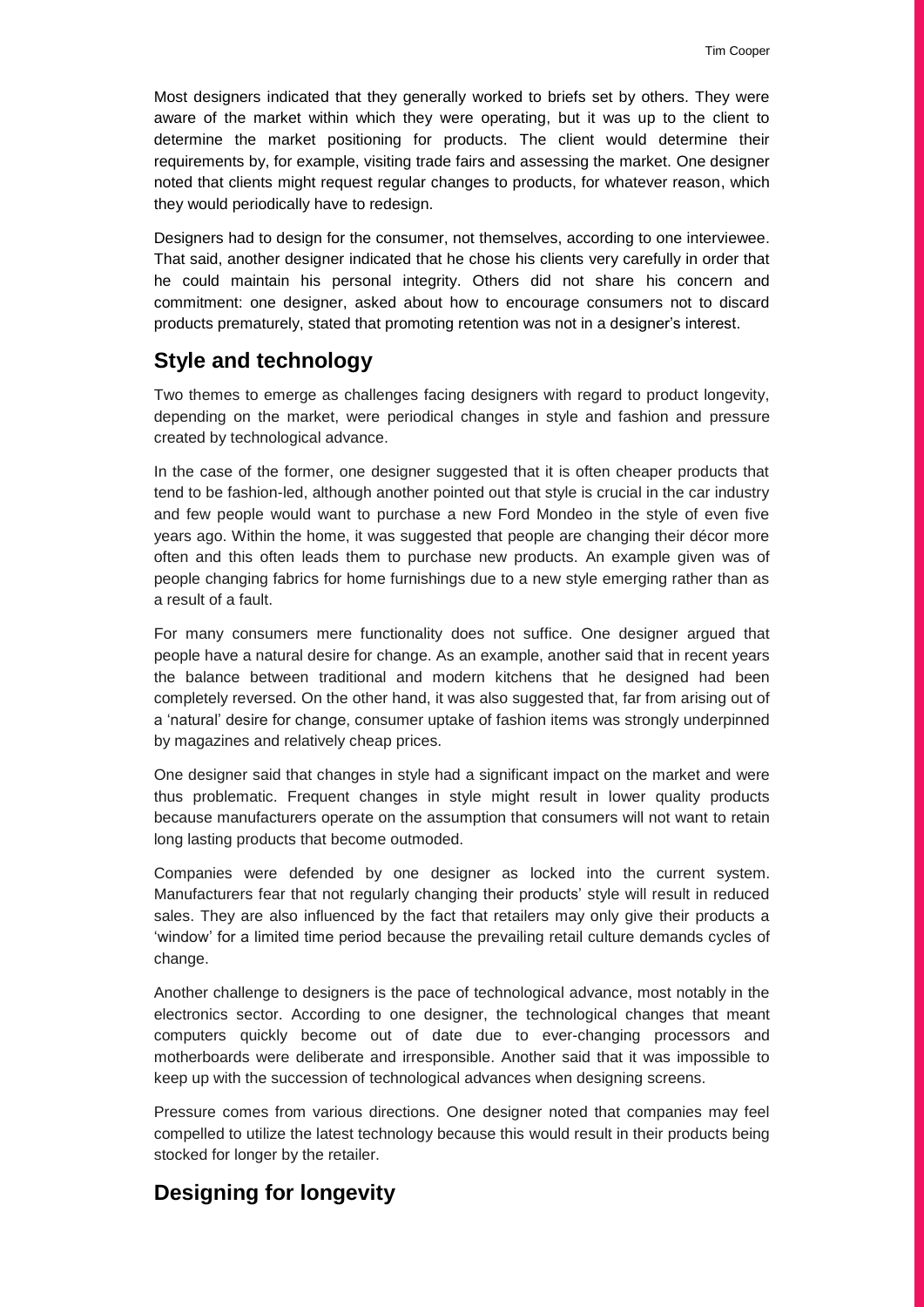Several designers made reference to the poor intrinsic quality of many products. One referred to the prevalence of 'cheap crappy furniture' and many examples were given relating to furniture: the use of engineered wood, cheap veneers that were easily damaged, use of paper foil rather than wood, a lack of corner blocks and a widespread use of low quality wood and foam cushions. Upholstery, the durability of which is readily identifiable through a rub test score, was of variable quality. Reference was also made to flimsy appliances and the irreparable nature of many small electronic items such as hairdryers and kettles.

Asked about designing products for longevity, several approaches were mentioned. One proposed a user-centred approach, describing the importance of focusing attention on the final user and how he or she would relate to the product. Another referred to the need to create emotional connections so that the user would not want to discard the product. The role of the designer was to add value and meaning. A starting point, it was suggested, was to seek to learn from history and other cultures as to how products come to be long lasting. One designer suggested that a balance was needed in some cases: it was beneficial to utilize traditional techniques but not to disregard useful technological innovations.

A range of practical suggestions were made. One designer suggested aiming to create a premium feel by focusing on the product's 'touch points'. Another proposed that the use of metal should be preferred in order to create a robust feel. Mention was also made of the importance of modular design, particularly in the context of reparability. One designer suggested that fixings, which were sometimes considered a weak point, being liable to snap, could be enhanced through good design and used positively to allow for ease of disassembly. In the specific case of furniture, suggestions included use of solid wood (on the grounds that people are more likely to retain such products) and good associated hardware, and taking care over edging. Another designer suggested working across different markets; she had compared the quality of fabrics designed for the commercial market with 'arty-farty fabrics' aimed at the consumer market and found that the former were not only more durable but significantly cheaper.

Problems posed by the transient appeal of fashion were noted. One designer admitted that he would only be excited by his new iPhone for 'about a week.' The use of 'durable aesthetics' was proposed, as were the benefits of adopting a 'neutral' style. One of the tasks of the designer, it was suggested, was to find an aesthetic that keeps an unchanging product attractive in an ever-changing market. By not 'being trendy' it was more likely that a product would have an extended shelf life. Another designer spoke bluntly of a need to 'avoid fashion'.

Design for longevity requires consideration of the possibility of product failure and identifying solutions. One designer suggested the possibility of offering an extended guarantee underpinned by insurance. It was suggested that if products were to be longer lasting, planning for spares was especially important. One designer went further and proposed that there was a need to consider the whole 'repair infrastructure'; in other words, thinking beyond the product to a solution based on a product-service system.

#### **Market-driven influences**

Many designers highlighted evidence that product lifetimes are influenced by market forces. One suggested that the market invariably dominates over other considerations, such as ethics. This was problematic. As the present economic and financial system rewards sales growth, companies promote replacement rather than retention. One designer suggested that simple commercial logic meant that companies would not want a designer to create an 'everlasting gobstopper.'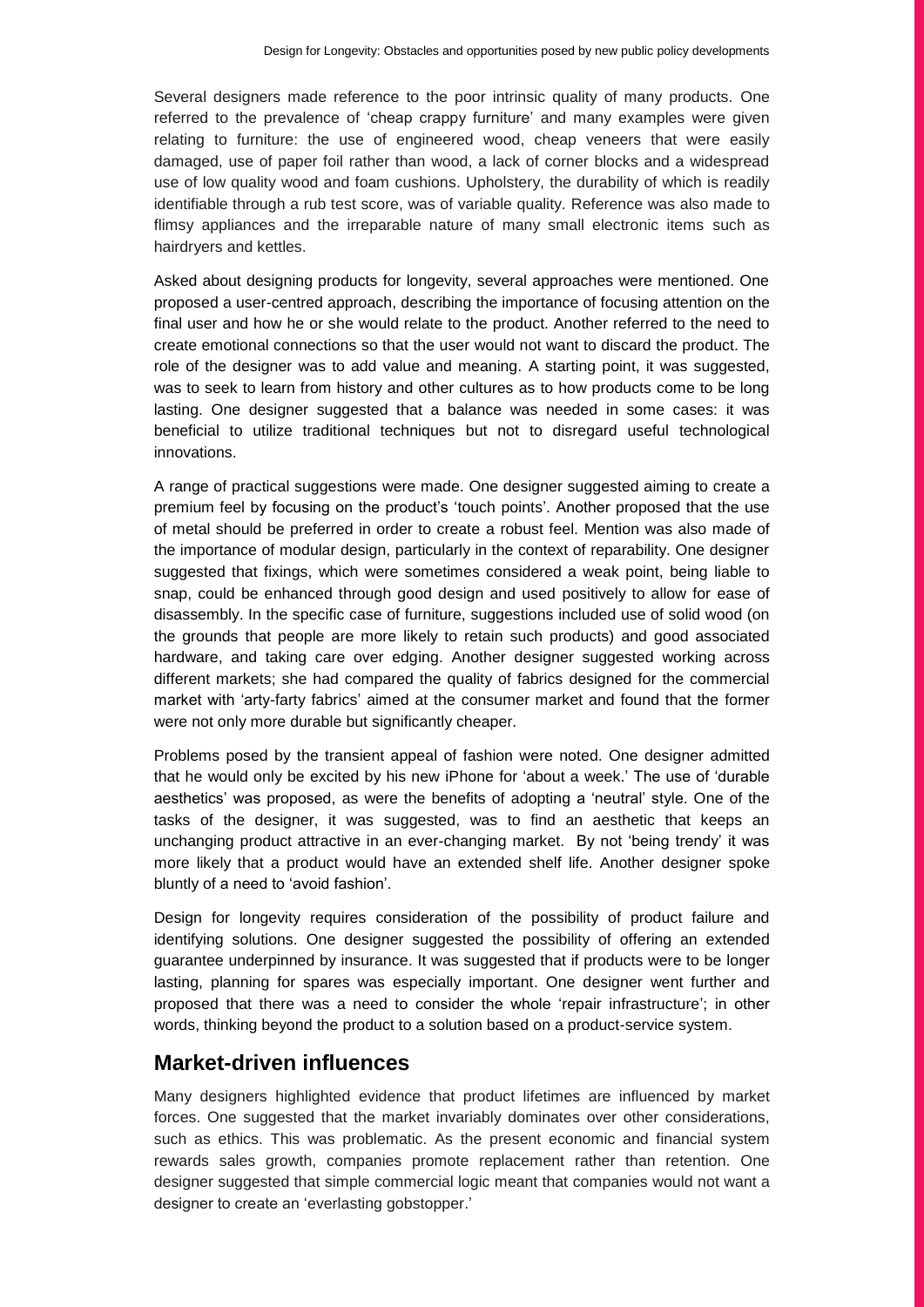A few designers adopted a less critical view of the market, suggesting that it allows for a range of products of different levels of quality, including higher priced goods that should last longer. More, however, expressed concern, particularly concerning quality.

Several considered that markets are shaped unduly by price considerations at the expense of other variables. According to one, 'price-driven markets' resulted in reduced quality. The fact that many products cost less than in the past was not necessarily viewed positively. One designer thought that society could not 'afford cheapness' because of the implications for quality and value. Another raised the possibility that problems arise because retailers require a relatively high mark-up.

The use of inappropriate business models in some sectors was criticised. One example provided by a designer from the furniture sector was a retailer who made the price of products very low and depended on 'add-ons' and finance deals in order to make a profit.

In general, designers did not focus criticism on companies; they appeared to judge that the problems lay with the system within which companies operated. Thus concern was raised by several designers that the international economic system led to repair work costing more than replacement with new items. The price of smaller electronics, for example, meant that they were invariably irreparable. Change would need engagement in the debate from international authorities and governments.

Different views were expressed on the implications of economic recession for product lifetimes. One was that sustainability became more difficult to promote as people were less able to afford higher quality products, while another was that recession results in slower product development cycles, which would lead to people replacing products less often.

#### **The role of government**

Designers were lastly asked whether they considered that the Government might have a role in promoting product longevity. Contrasting opinions were expressed.

One designer expressed the view that, faced by excessive resource use and waste, the best course of action was to trust markets to be responsive. It would be inappropriate to seek to 'force' change, although the Government could rightly use measures such as its procurement policy to promote good practice; indeed it was already doing so with regard to personal computers.

By contrast, a designer with a rather different perspective argued that the Government has a 'massive role' to play, because in order to achieve change it would be necessary to address the economic system. Another suggested that any solution would need to respond to the logic of the market which drove companies to seek capital growth and produced an incentive for them to sell more products and encourage premature replacement.

Thus while designers' approaches differed, there was a shared recognition that commercial pressures exerted an important influence upon product lifetimes. References were made to the need to work with industry and to change manufacturers' attitudes, although without significant detail. The potential role of government in other areas identified by designers was uncontroversial, such as promoting designer-makers, giving exposure to examples of good practice, and developing second hand markets.

Designers also suggested that the Government needed to engage with consumers. One said that there was a need to encourage consumers to associate quality with longevity, and to link this with British-made products. Another said she was wary of patronizing consumers, who she considered did not need government help in making their decisions.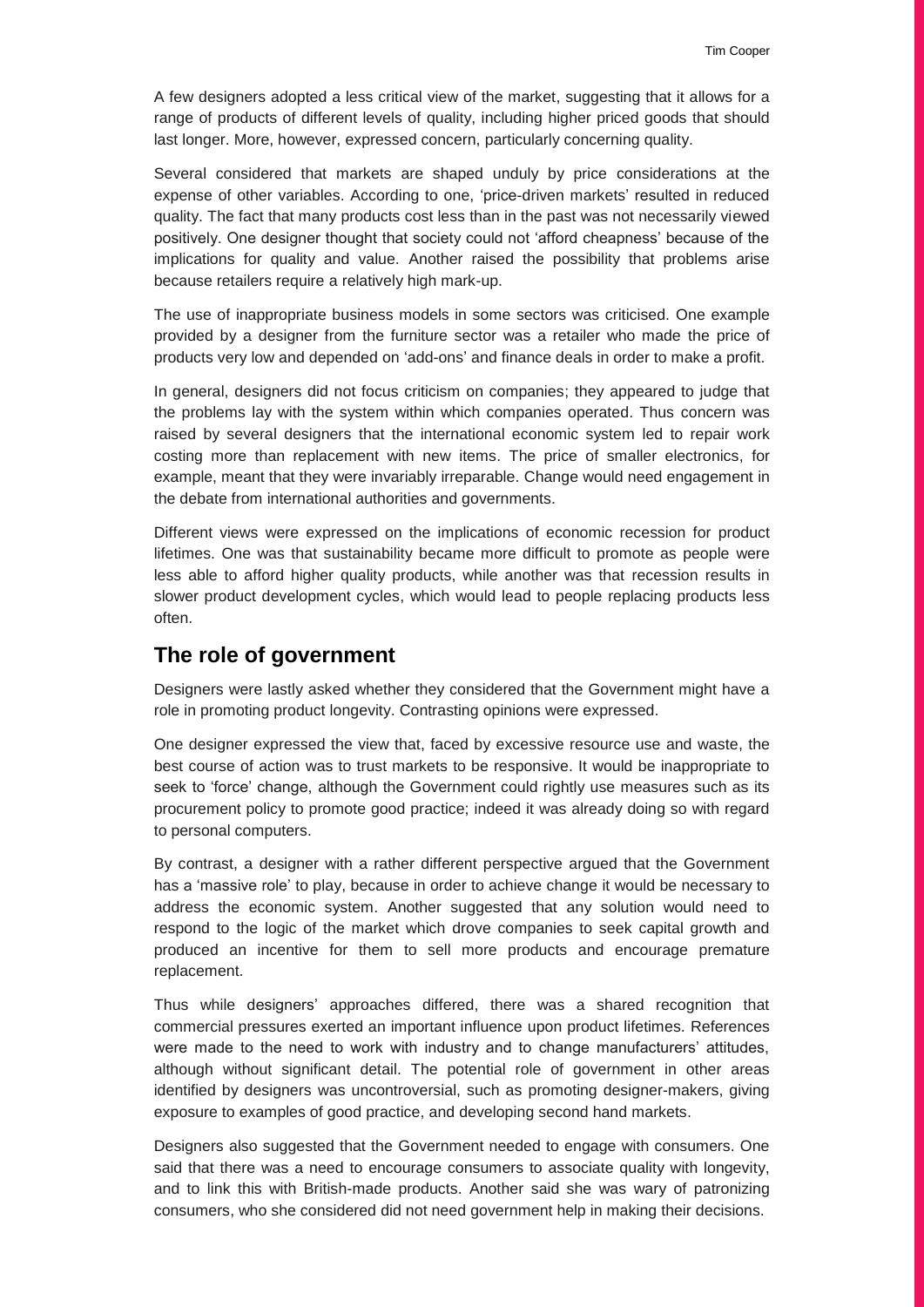Finally, it was proposed that product longevity should be linked to the carbon agenda, with which industry and consumers alike were familiar. One designer argued that there was no single solution and that, ultimately, a change in culture was required; this would need to involve the education system and teaching children to improve care of the material world. More specifically, the importance of design education should be recognised, as it would lead to better appreciation of products and how they are designed.

### **Conclusion**

The interviews in this study revealed designers to be familiar with different forms of obsolescence and influences upon product life-spans, and aware of some theoretical and practical approaches to design for longevity.

The extent to which they felt able to influence product life-spans was determined to a large degree by the context within which they worked and the markets in which they operated. In most cases they considered that their power to effect change was relatively limited. Thus while many had a personal interest in environmental concerns, this did not necessarily affect their output, except at the margin.

Designers expressed awareness of the market-driven nature of Western economies and the factors that shape how companies operate. Many voiced concern at the financial logic driving practices that resulted in short-lived goods, while recognizing that it was not easy for an individual company to implement a solution. They were also mindful of the diverse nature of consumers and their complex attitudes and behaviour.

Asked about the role of Government in promoting longer product lifetimes, designers identified several options. Some were uncontroversial, such as establishing a dialogue with industry, promoting good practice and improving the profile of design education in schools, while proposals for more systemic change appeared more divisive.

The British Government pledged in its waste policy review to work with businesses to 'design and manufacture goods that are more efficient, durable, repairable and recyclable.' The findings from this study suggest that, for their part, designers would be keen to contribute. Unless businesses see a prospect of commercial gain through manufacturing and selling products designed for longer lifetimes, however, they will not invite designers to adopt this approach. The systemic nature of the problem suggests that a mix of regulatory and market-based instruments will have to be adopted by Government if increased product longevity is to be regarded by businesses as a credible strategy.

#### *References*

Bryman, A. (2001). *Social Research Methods*. Oxford: Oxford University Press.

Burall, P. (1991). *Green Design*. London: Design Council.

Chapman, J. (2005). *Emotionally Durable Design*. London: Earthscan.

- Cooper*,* T. (1994). *Beyond Recycling: The longer life option*. London: New Economics Foundation.
- Cooper, T. (Ed.) (2010). *Longer Lasting Products: Alternatives to the throwaway society.* Farnham: Gower.
- Defra (2011a). Government Review of Waste Policy in England, 2011. Accessed 1<sup>st</sup> January 2012 at http://www.defra.gov.uk/publications/files/pb13540-waste-policy-review110614.pdf
- Defra (2011b). *Public understanding of product lifetimes and durability (1)* Final Report to the Department for Environment Food and Rural Affairs by Brook Lyndhurst Ltd., July 2011. Accessed 1<sup>st</sup> January 2012 at http://randd.defra.gov.uk/Document.aspx?Document=Publicunderstandingproductlifetimes1\_Finalpublis hedreport.pdf